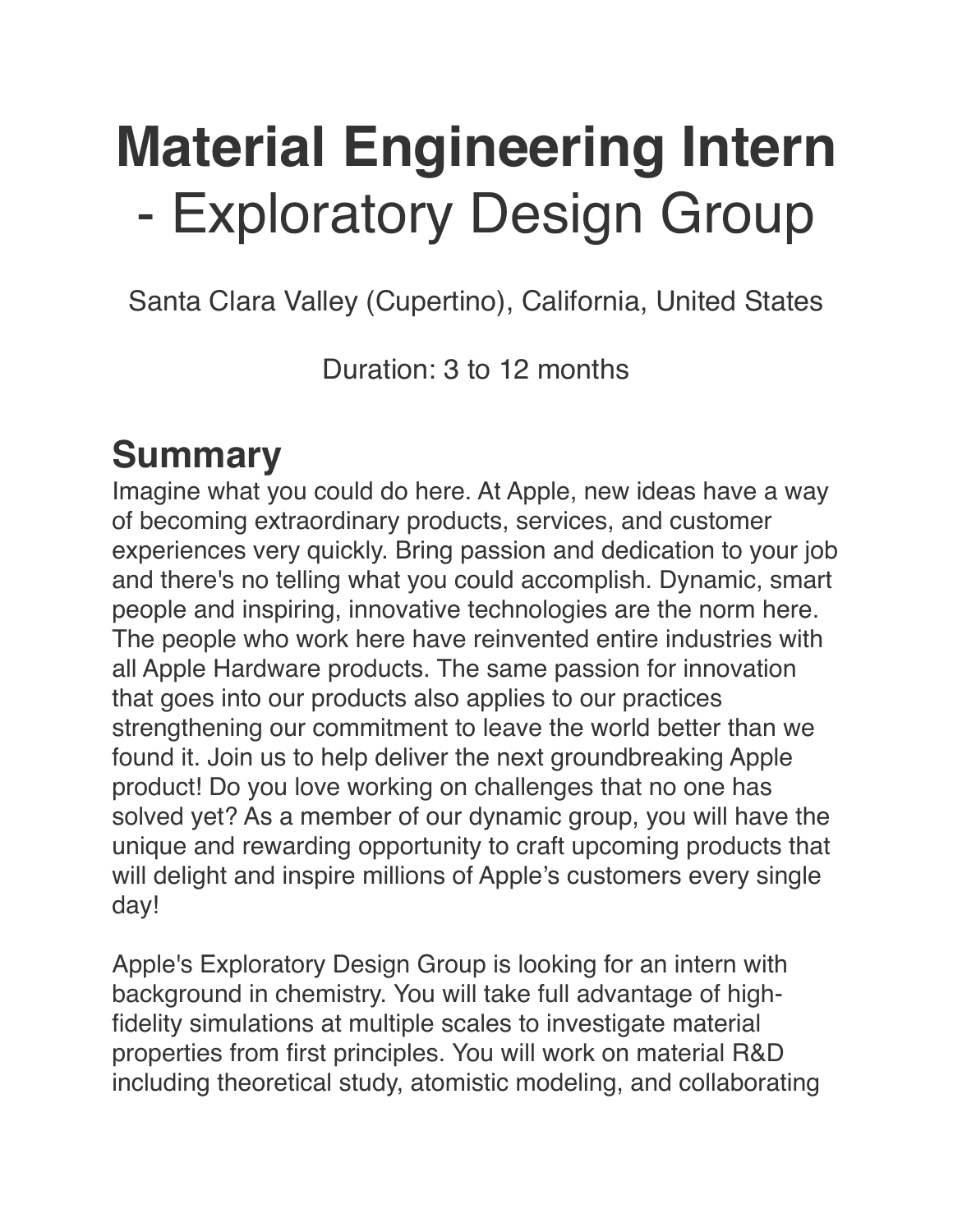with a diverse internal team to optimize the device or system-level integration of the materials for the future products.

## **Key Qualifications**

- Background in fundamental material science, with knowledge of molecules/ polymers or soft materials or biomaterials.
- Familiar with computational materials engineering methodology and have knowledge that spans fundamental materials science to applied materials engineering.
- Familiar with the structures and physical/chemical properties of various natural/ synthetic/ composite materials.

### **Description**

- Understand the physics behind the materials and associated device performance, and apply knowledge of the fundamental material science to create innovative solutions.
- Design, develop, and conduct synthetic simulated experiments to optimize the materials and devices.

### **Education & Experience**

Currently enrolled undergraduate or graduate student pursuing a B.S., M.S, or Ph.D. in chemistry, chemical engineering, material science, polymer science, physics, mechanical engineering, etc.

### **Apply**

Send resume to Huiyang Deng, huiyang\_deng@apple.com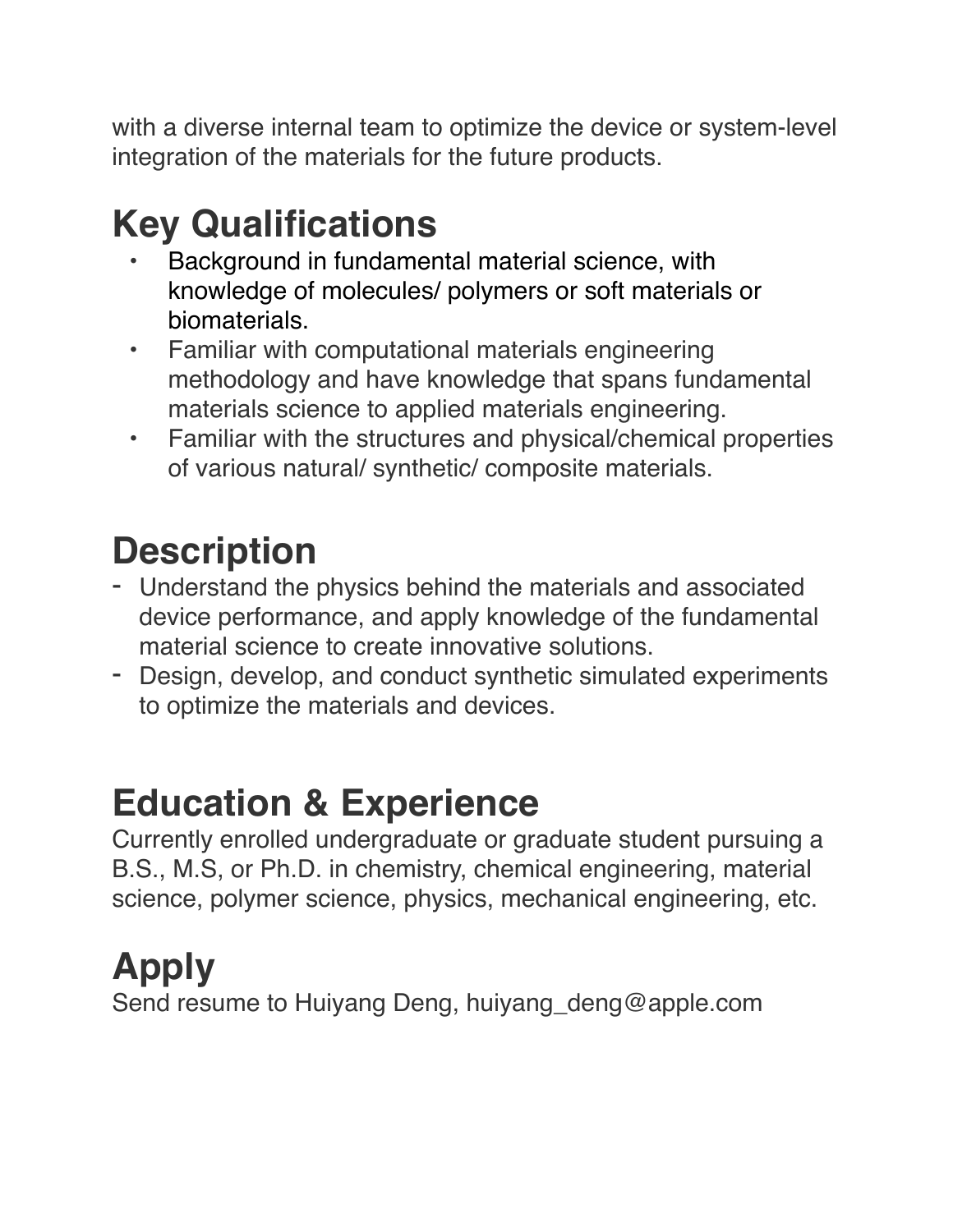# **Semiconductor Material Science Intern** - Exploratory Design Group

Santa Clara Valley (Cupertino), California, United States

Duration: 3 to 12 months

#### **Summary**

Imagine what you could do here. At Apple, new ideas have a way of becoming extraordinary products, services, and customer experiences very quickly. Bring passion and dedication to your job and there's no telling what you could accomplish. Dynamic, smart people and inspiring, innovative technologies are the norm here. The people who work here have reinvented entire industries with all Apple Hardware products. The same passion for innovation that goes into our products also applies to our practices strengthening our commitment to leave the world better than we found it. Join us to help deliver the next groundbreaking Apple product! Do you love working on challenges that no one has solved yet? As a member of our dynamic group, you will have the unique and rewarding opportunity to craft upcoming products that will delight and inspire millions of Apple's customers every single day!

Apple's Exploratory Design Group is looking for an intern with background in semiconductor materials. You will take full advantage of high-fidelity simulations at multiple scales to